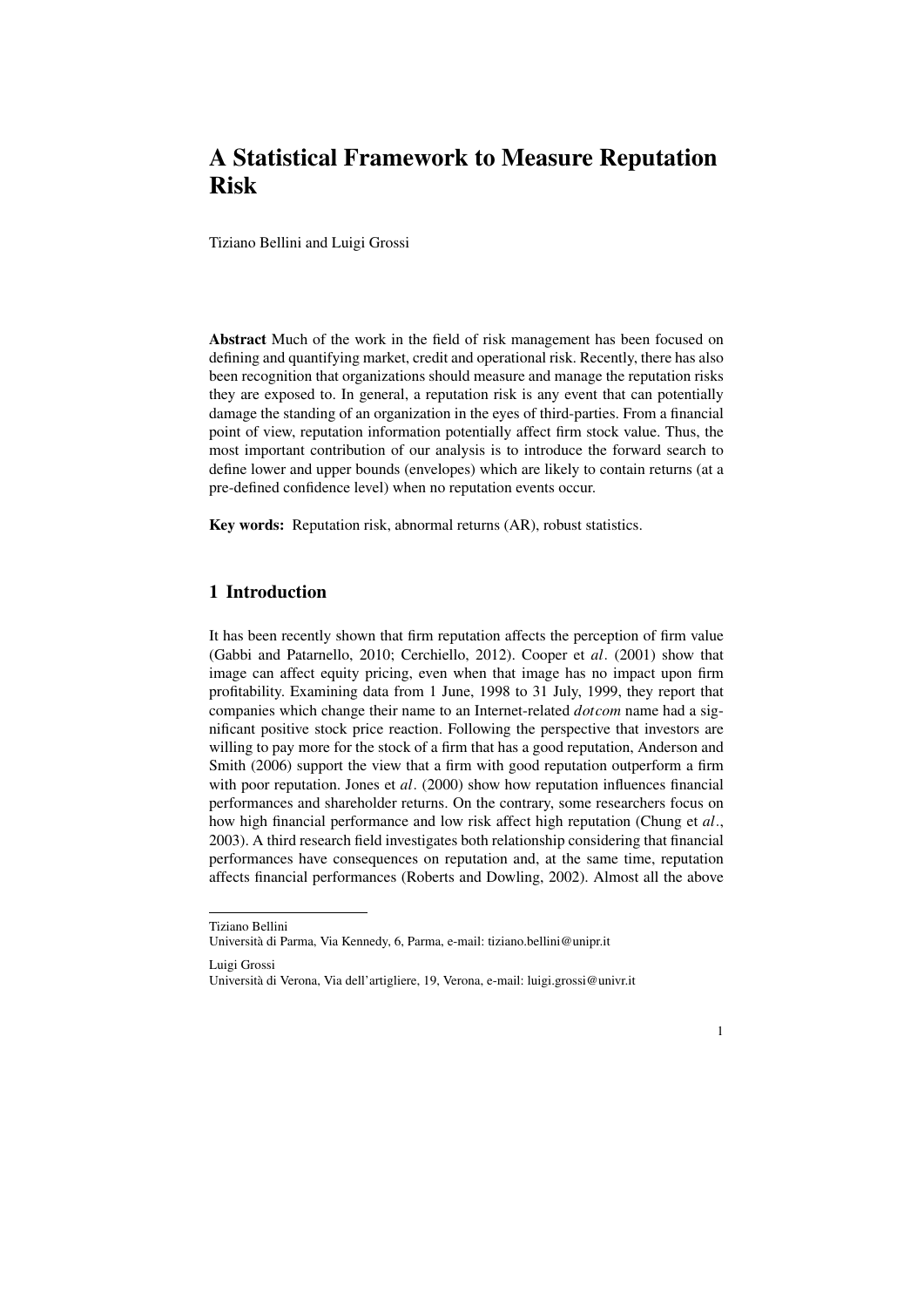mentioned studies rely on a proxies of firm reputation based on indexes obtained from expert surveys.

The output of these surveys is a reputation quotient (RQ). Recently, the Reputation Institute (Ponzi *et al.*, 2011) has proposed a new measure of firm reputation called RepTrack Pulse (RTP, form now on). This is an emotion-based measure of the corporate reputation drawn on a set of beliefs about each company under investigation. Based on the above discussion, the aim of our study is to test whether the publication and changes of a RTP induce firm security prices to change. In order to investigate this phenomenon it is necessary to formalize the null hypothesis that price do not change and test it.

Following Abraham et *al*. (2008), we rely on event study analysis to investigate the relationship between the release of reputation news and equity returns. In event studies, the actual return to shareholders (given an event) is compared to a prediction of what this return would have been absent the event. In this case, the announcement of the RTP is the event. Any difference is referred to as an abnormal return (AR). However, in order to state that an effective AR occurs (the difference is statistically significant), the need to carry out a test arises. For this reason, in the next section, we apply the forward search framework, both to robustly forecast returns in the absence of reputation events and test whether reputation news lead to (statistically significant) AR.

#### 2 Event Study Analysis: a Robust Approach

The effect of the RTP on security returns on any time *t* is estimated by examining the equation

$$
AR_{i,t} = R_{i,t} - E(R_{i,t}|No\ announcement),
$$
\n(1)

where  $AR_{i,t}$  is the abnormal return of firm *i* on time *t* due to the announcement.  $R_{i,t}$ is the actual return of firm *i* on time *t* and  $E(R_{i,t}|No$  *announcement*) is the expected return when there is no announcement. It is evident that  $E(R_i_t|No$  announcement) must be predicted by the researcher.

The market model posits that the return to any security on time *t* is a function of the market as a whole and the risk of investing in that security relative to the risk of investing in the market as a whole. The ex-ante return to security *i* at any time period *t* equals

$$
R_{i,t} = \beta_{0,i} + \beta_{1,i}(R_{\xi,t}) + \varepsilon_{i,t},
$$
\n(2)

where  $R_{i,t}$  is the return to security *i* at time *t* and  $R_{\xi,t}$  is the return on the valueweighted index of all publicly traded stocks at time *t*. From the Normal theory assumptions, the errors  $\varepsilon_{i,t}$  are *iid*  $N(0, \sigma^2)$ . Thus, in order to fit  $\beta$  parameters, we can exploit the well known standard least squares model

$$
y = X\beta + \varepsilon,\tag{3}
$$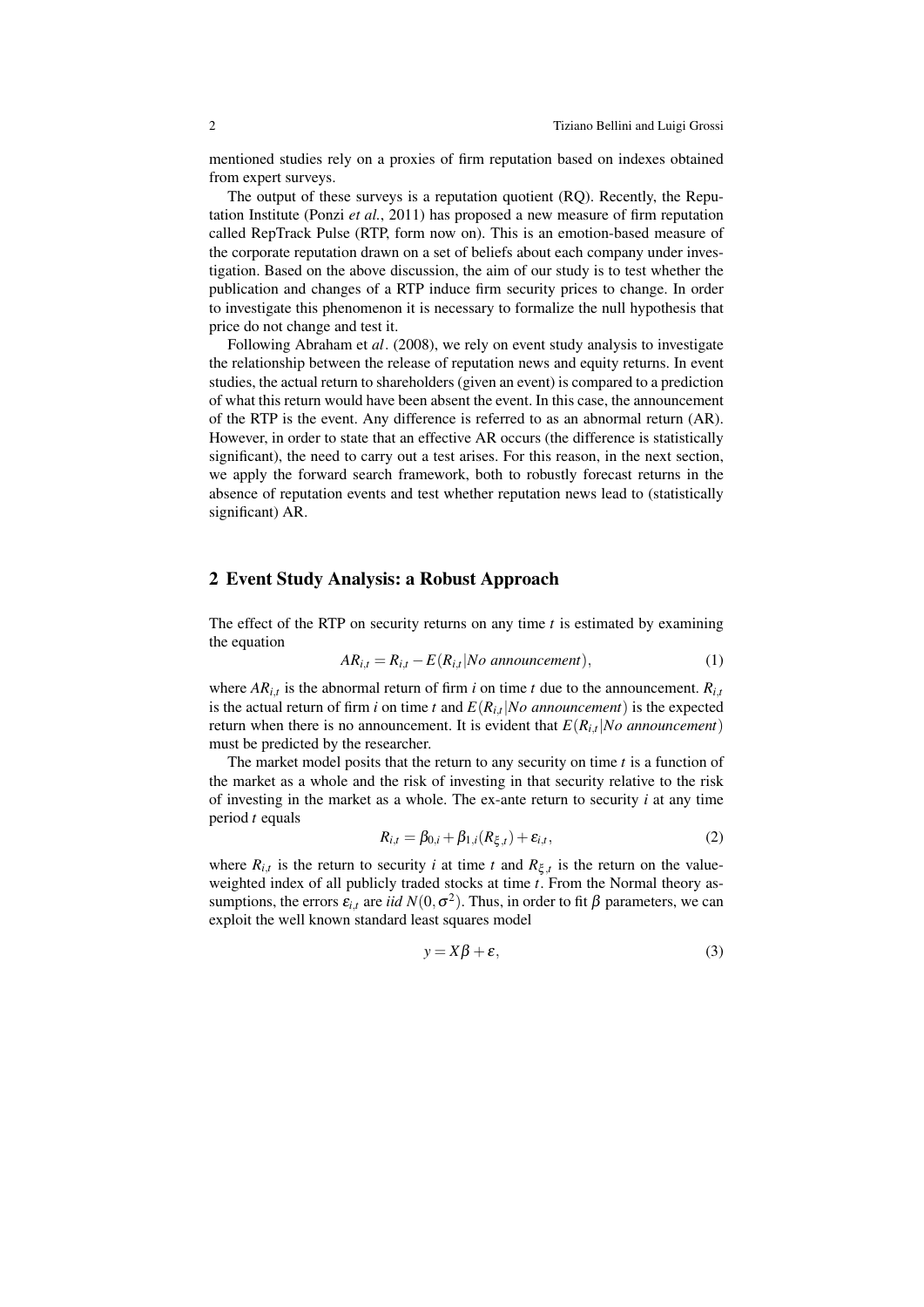where *y* is the  $T \times 1$  vector of responses, *X* is a  $T \times p$  full-rank matrix of known constants, with  $t^{th}$  row  $x_t^T$ , and  $\beta$  is a vector of *p* unknown parameters.

Many statistical approaches have been developed to detect atypical observations. Given that traditional deletion methods, due to the well known masking effect, may not lead to the identification of the contaminated observations, the forward search was proposed, originally in linear and nonlinear regression by Atkinson and Riani (2000) and extended to time series analysis by Grossi (2004), as a powerful general method for detecting multiple masked outliers and for determining their effect on inferences about models fitted to data. In the forward search the evolution of residuals and parameter estimates is monitored as the subset size increases. Results are presented as forward plots which show the evolution of the quantities of interest as a function of the subset size.

Considering  $\Omega$  the set of all subsets of size *m* of the *T* observations, the forward search fits subsets of observations of size *m* to data. Let  $S_{*}^{(m)} \in \Omega$  be the optimum subset of size *m*. This subset is obtained considering the *m* units with the lowest squared standardized residuals. In order to compute these residuals, we need to specify a vector of parameters to get our estimates.

Relying on  $\hat{\Theta}_{*}^{(m)}$ , the vector of parameters estimated at step *m* on the subset  $S_{*}^{(m)}$ , we run the regression and compute  $r_t(m^*)$  for all units. The notation  $r_t(m^*)$  stands for unit *t* residual at step *m*, obtained considering the parameter vector  $\hat{\Theta}_{*}^{(m)}$ . Thus, standardized residuals are calculated as follows

$$
r_t(m^*) = \frac{y_t - x_t^T \hat{\beta}(m^*)}{\sqrt{s^2(m^*)\{1 + h_t(m^*)\}}} = \frac{e_t(m^*)}{\sqrt{s^2(m^*)\{1 + h_t(m^*)\}}},\tag{4}
$$

where the symbol  $h_t(m^*)$  is a reminder that the leverage of each observation depends on  $S_{*}^{(m)}$ . The search moves forward considering the subset  $S_{*}^{(m)}$  consisting of the observations with the *m* smallest squared standardized residuals.

Let the observation nearest to those belonging to  $S_{\ast}^{(m)}$  be  $t_{min}$ , the observation with the minimum squared residual among those not in  $S_{*}^{(m)}$ , with  $t_{min} =$  $arg min[r_t(m^*)]$  *t*  $\notin S_*^{(m)}$ . To test whether observation  $t_{min}$  is an outlier, we rely on what follows

$$
r_{t_{min}}^*(m^*) = \frac{e_{t_{min}}(m^*)}{\sqrt{s^2(m^*)\{1 + h_{t_{min}}(m^*)\}}}.
$$
\n(5)

In order to obtain envelopes (lower and upper bounds) of the minimum residual of equation (5) we could use Monte Carlo simulations. Aiming to avoid a time consuming random generation procedure to simulate envelopes, Riani et *al*. (2009) study a fast procedure based on the distribution of scaled and unscaled (Mahalanobis) distances in multivariate analysis.

Thus we can exploit the forward search to:

- Estimate the returns  $\hat{R}_{i,t}$  in the absence of announcement and, consequently, compute *E*(*Ri*,*t*|*No announcement*).
- Test whether  $AR_{i,t}$  is statistically significant.